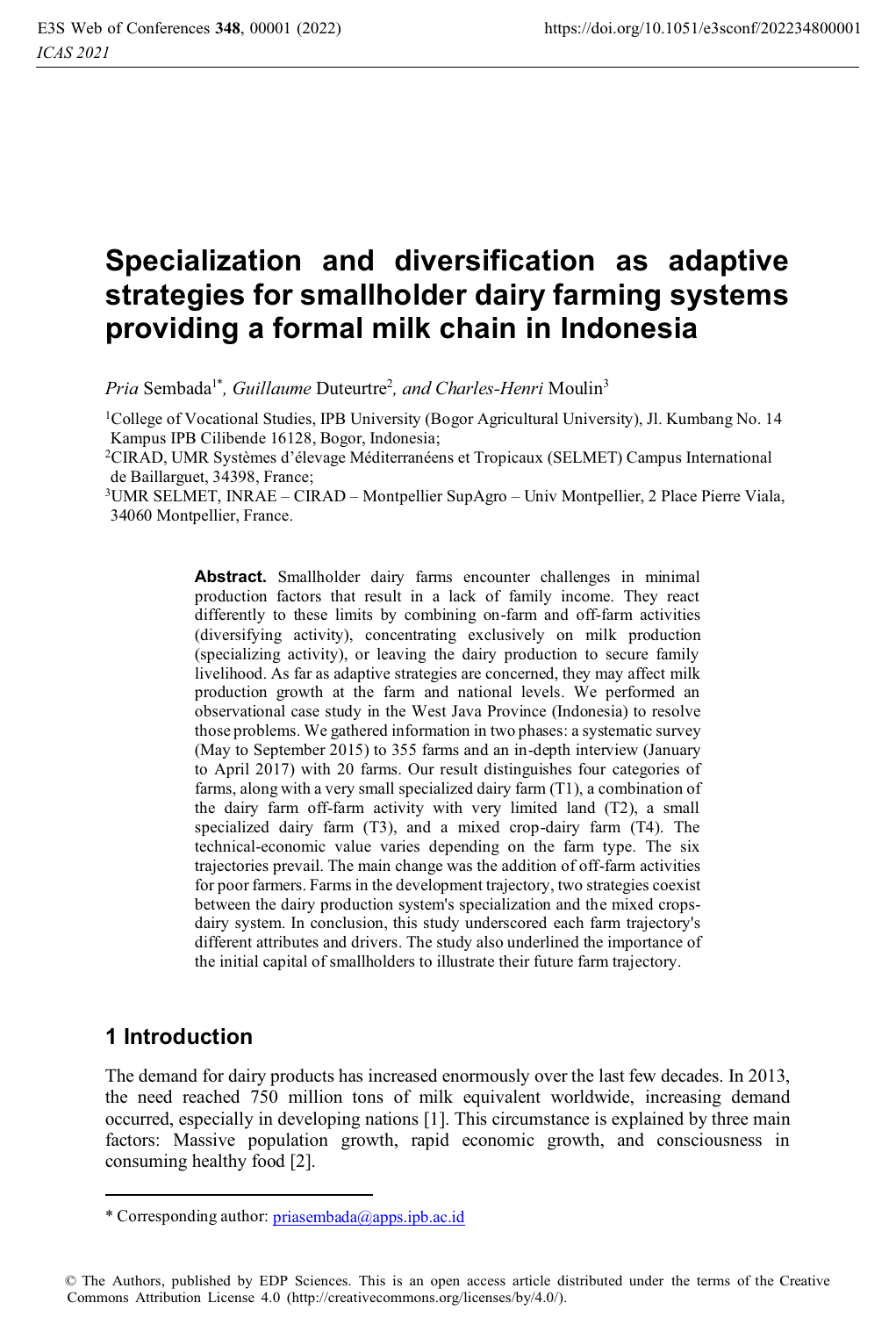In several developing nations, dairy industries seeking more milk arrange milk collection to allow smallholders access to the market and facilities (equipment, semen, feed, technical assistance, etc.) for milk production [3]. Classically, larger herds delivering more milk are interesting for farmers' economies of scale and lower collection costs for dairy enterprises. Specialized farms are fascinating to enhance household workers' capabilities, engaged in only one activity. As a result, smallholders generally exhibited in production basins organized through specialized or diversified systems, within a range of sizes depending on their assets.

 Smallholder farms are associated with challenges due to minimal production factors (herd size, feed, workers, and access to land), which lead to limited family income [4]. They react in different ways to these limits. Some farmers diversify the activities by combining dairy production with other on-farm [5] and off-farm [5, 6] activities. Some others are increasingly specialized in milk production to benefit from economies of scale and enhanced practices. A few others prefer to abandon the dairy business. These strategies may impact dairy production growth at the farm and national levels. Specialization and diversification could be an adaptive strategy, but we raised some issues. To what extent are diversification and specialization a medium-term strategy for smallholders? Or do they quickly shift from one system to another? Then what are the drivers of these changes? What are the linkages between the starting level of the capital and the farm's ability to capitalize and adjust the strategies? What are the motives of many diversification pathways?

We performed an empirical study to deal with these issues. We worked in Indonesia, where smallholder farms play a crucial role in contributing to rural areas' economic growth. Smallholder dairy production provides income and creates employment opportunities for more than 150 thousand households [7]. Many producers with fewer than four cows could hardly contribute about 64 percent of nationwide milk production [8]. Limited capital might pose a challenge to improving farm-level dairy production to guarantee income and provide for the national market, which is insufficient to meet the milk product's increased consumption.

Diversification and specialization as adaptive strategies to address limited production factors of smallholder farms have received considerable critical attention. However, most studies in Indonesia have only focused on a static condition. This study performed a typology and trajectory approach to explore the effect of farmer strategies on developing milk production to secure household income and supply milk to the national market in Indonesia. Using those approaches, we would better understand the static situation and the dynamic one.

# **2 Method**

## **2.1 Study Design**

**Study site**. A study has been carried out in the North Bandung Milk Cooperative (KPSBU), involving Bandung Barat and Subang districts. Due to comfortable environmental conditions, these two districts have high farm potential (mostly dairy farms).

**Sampling**. We surveyed 355 out of 4000 dairy farmers, members of KPSBU. Farmers from all sub-district milk collection points were selected randomly. To better grasp the farm dynamics, We conducted in-depth interviews, including 20 out of 355 randomly chosen farms for each farm type.

**Data collection.** Data were obtained by a formal survey from May to September 2015 to describe the characteristics of the farms in the area. In-depth interviews with dairy producers were also carried from January to April 2017 to better understand each type of farm's trajectory. Additional data were obtained from the coop and the public authorities.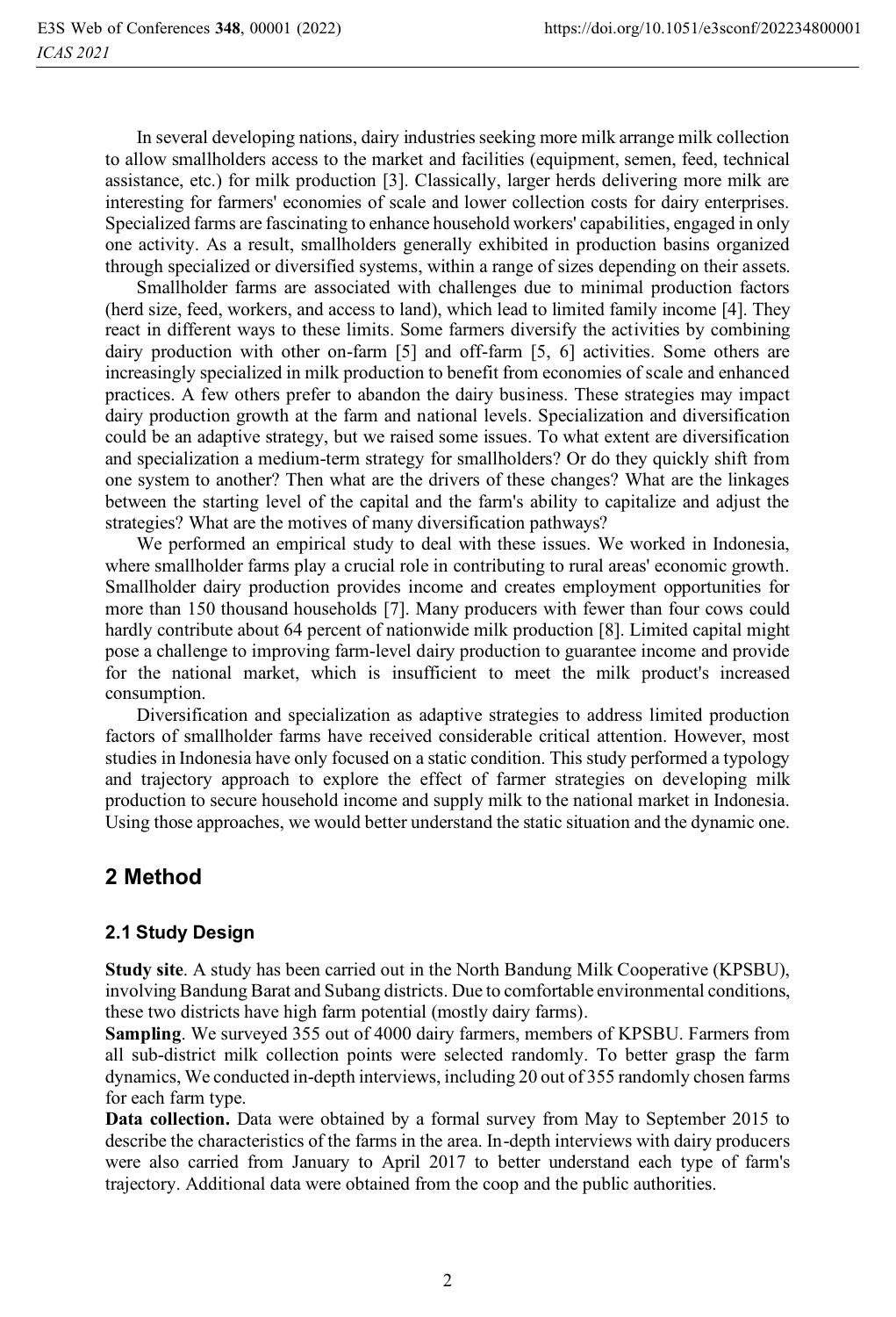**Information is taken into account**. We gathered data from farmers & the coop on the characteristics and the diversity of the farm, such as the number of workers, herd size, number of lactating cows, access to land, land for forage cultivation, net income. Net dairy income was obtained from the justification of the cooperative and the farmer. Also, annual net income from on-farm or off-farm activities was collected from the rationale of the farmer.

Essential performance and productivity were also identified: total net income per farm, total net income per family worker, net agricultural income per land unit, and net dairy income per LU. To better comprehend the calculation of net dairy income per LU, we also calculated daily milk yield per LU, milk income per LU, cost of feed concentrate per LU, additional milk income per LU, and other costs per LU.

 At present, we described the trajectories of 20 farms that carry out the method suggested by [9] examined the various strategies of maintaining dairy production among farm types. We collected details, including income-generating activities, herd size, and access to land at the starting of the dairy activity and the current situation. As a study reported by [10], we developed qualitative variables to analyze pathways of employees' work on dairy farms, with modalities indicating the dynamics between the starting of the dairy business and nowadays.

## **2.2 Data Analysis**

This study performed typology and trajectory analysis. To describe farm type (typology analysis), this study conducted a multivariate analysis based on seven variables included: a combination of activities (contribution of dairy, crop, and off-farm to total income), the balance between the herd and the land dedicated to foraging (forage per LU), farm size and ratio among factors of production (total land, total workers, herd size). We performed ANOVA, the Fisher test (alpha =  $0.05$ ), and the descriptive study for 355 farms to classify the farm types and essential performance using Minitab 17.

 This study conducted a visual analysis to define trajectories, as suggested by [11] and [12] in related animal science research. A cross-table was generated with 20 farms in lines and separate variables in rows. A variety of color shades defined the modalities. Moving lines and rows allowed the identification of farms with the same visually profiled modalities.

## **3 Results**

### **3.1 Farm typology**

Four types of farms have been identified (Table 1). Type 1 (T1) was a very small specialized dairy farm (almost 40 percent of the sample). Farmers had minimal land access. Type 2 (T2) still had very restricted land access; however, farmers mixed dairy production with off-farm activity. Type 3 (T3) was a small specialized dairy farm. Type 4 (T4) was a mixed crop-dairy activity.

Based on production factors, T1 and T2 had the same features, with minimal land access and a small herd (3.5 LU). T3 and T4 had higher capital. T1 and T3 had the same high dairy contribution (more than 85 percent) to the total income. It means that they focused more on dairy activity. On the other hand, T2 and T4 farms have less dairy income contribution (less than 60 percent) to the total income. Crops (T4) or off-farm activities (T2) also played an essential role in generating income. On average, T2 had a smaller herd size and limited land access, while T4 had better production factors.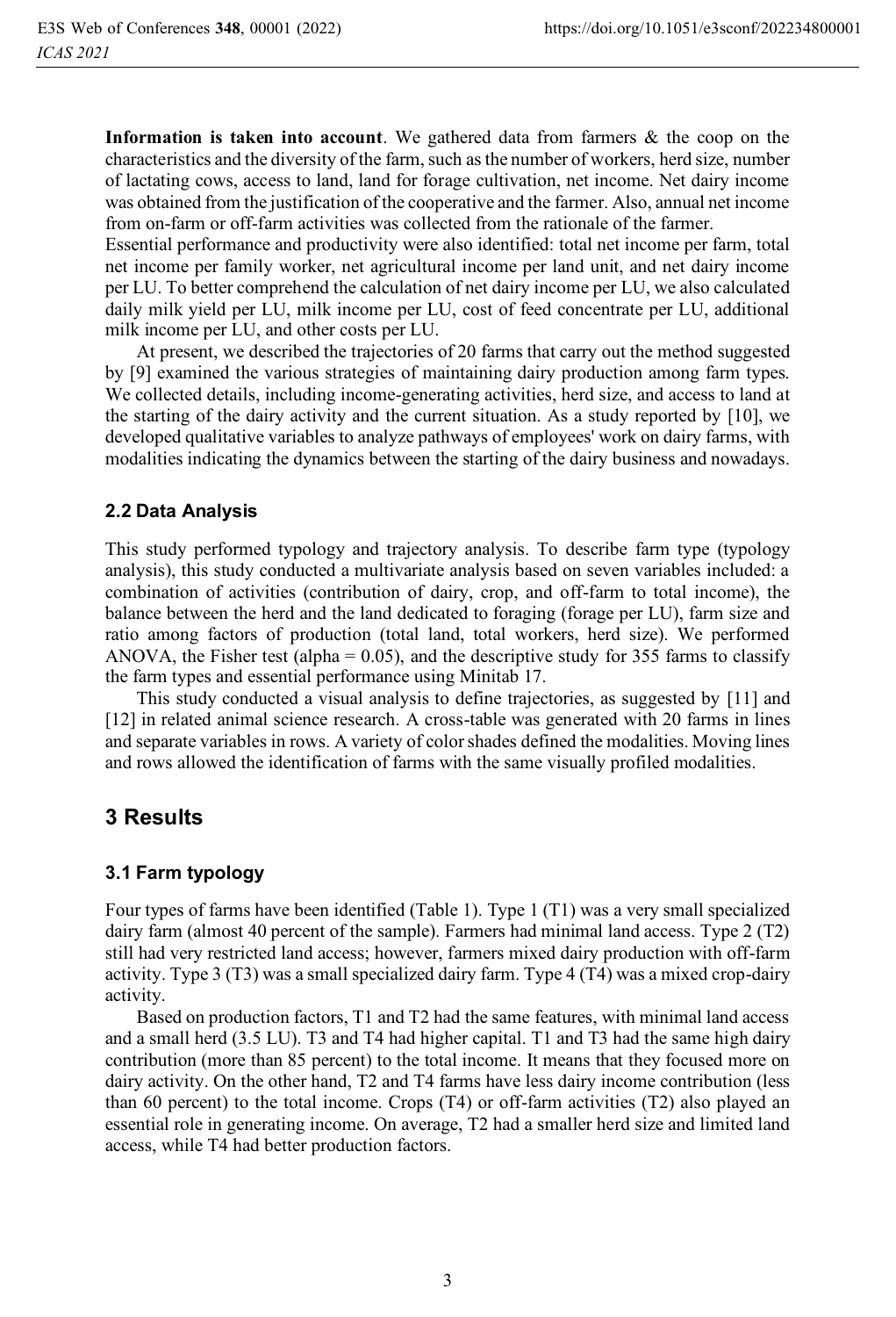| I able 1. Characteristics of the four family types (fileall value and standard deviation) |                               |                              |                              |                              |  |  |
|-------------------------------------------------------------------------------------------|-------------------------------|------------------------------|------------------------------|------------------------------|--|--|
| Farm types                                                                                | $T1(n=138)$                   | $T2(n=62)$                   | $T3(n=94)$                   | $T4(n=61)$                   |  |  |
| Dairy contribution to total<br>income $(\% )$                                             | $96.3 \pm 6.6^{\,\mathrm{A}}$ | 53.4 $\pm$ 25.8 <sup>C</sup> | $85.9 \pm 24.7$ <sup>B</sup> | $42,5 \pm 27.2$ <sup>D</sup> |  |  |
| Crop contribution to total<br>income $(\% )$                                              | $1.2 \pm 4.1$ <sup>B</sup>    | $1.5 \pm 4.4^{\,\rm B}$      | $3.6 \pm 12.4$ <sup>B</sup>  | $47.6 \pm 29.9$ <sup>A</sup> |  |  |
| Off-farm contribution to<br>total income $(\% )$                                          | $2.4 \pm 5.7^{\circ}$         | $45.1 \pm 26.8$ <sup>A</sup> | $10.5 \pm 21.4$ <sup>B</sup> | $9.9 \pm 22.2$ <sup>B</sup>  |  |  |
| herd<br>land<br>Forage<br>per<br>(m2/LU)                                                  | $292 \pm 294$ C               | $725 \pm 703$ <sup>B</sup>   | $1907 \pm 1824$ <sup>A</sup> | $541 \pm 682$ BC             |  |  |
| Total land access (m2)                                                                    | $1328 \pm 1115$ <sup>C</sup>  | $1791 \pm 1723$ BC           | $7735 \pm 5586$ <sup>A</sup> | $3294 \pm 2795$ <sup>B</sup> |  |  |
| Total workers (person)                                                                    | $1.9 \pm 0.6^{\,\rm B}$       | $1.8 \pm 0.6^{\,\rm B}$      | $2.4 \pm 0.8$ <sup>A</sup>   | $2.0 \pm 0.7^{\,\rm B}$      |  |  |
| Herd size (LU)                                                                            | $3.5 \pm 1.6^{\,\rm B}$       | $2.2 \pm 1.0^{\degree}$      | $5.5 \pm 4.8$ <sup>A</sup>   | $3.9 \pm 1.8$ <sup>B</sup>   |  |  |

Table 1. Characteristics of the four farm types (mean value and standard deviation)

Note: Means in the same line with a different superscript differ significantly  $(P<0.05)$ ; NS: not significant. Source: a survey (2015)

#### **3.2 Performances Based on Farm Types**

Farms T3 and T4, which had better land access and herd size (Table 2), reached the highest total net income per farm. Labor productivity in both types was the highest. The annual net total income on average was above the average salary. The average labor productivity for T1 and T2, with less land access, was below the threshold. Land productivity was the highest in both types. Farmers with narrow land access remain in a position to produce milk and earn cash by using, for example, natural grass nearby and paddy straw. On the other hand, T3 and T4 farms had lower land productivity.

Table 2. Economic performances and productivity of the production factor (labor, land, and herd) of the four farm types

| Farm types                        | $T1(n=138)$                    | $T2(n=62)$                    | $T3(n=94)$                     | $T4(n=61)$                   |
|-----------------------------------|--------------------------------|-------------------------------|--------------------------------|------------------------------|
| Total net annual income per       | $28 \pm 20.8^{\circ}$          | $32.6 \pm 20.8$ BC            | $51.2 \pm 52.9$ <sup>A</sup>   | $44.6 \pm 48.2$ AB           |
| farm (million IDR)                |                                |                               |                                |                              |
| Total net annual income per       | $16.6 \pm 13.7^{\,\mathrm{B}}$ | $20.7 \pm 15.6$ <sup>AB</sup> | $28.2 \pm 34.9$ A              | $24.9 \pm 27.8$ <sup>A</sup> |
| family worker (million IDR)       |                                |                               |                                |                              |
| agriculture<br>annual<br>Net      | 532.2 $\pm$ 790 <sup>A</sup>   | $576 \pm 1416.7^{\text{A}}$   | $136.5 \pm 326.6$ <sup>B</sup> | $379 \pm 965.7$ AB           |
| income per hectare (million)      |                                |                               |                                |                              |
| IDR)                              |                                |                               |                                |                              |
| The net annual dairy income       | $9.1 \pm 5.8$ <sup>B</sup>     | $13.1 \pm 18.2$ <sup>A</sup>  | $9.9 \pm 6.9^{\,\rm B}$        | $5.9 \pm 5.6^{\circ}$        |
| per LU (million IDR) <sup>1</sup> |                                |                               |                                |                              |

Note: Means in the same line with a different superscript differ significantly  $(P< 0.05)$ ; NS not significant (Fisher, LSD).  $1 =$  milk income coop + additional product (cows, calves, manure sales) – cattle purchase – additional feed cost (tofu and cassava waste). Source: a survey (2015)

Two characteristics were apparent given herd productivity (Net Dairy Income per LU, Table 2). Herd productivity was very low in T4 and was the highest but high variability in T2 (Table 2). The milk yield was highest in T2, but it was very variable, which can be seen from three times higher standard deviation than other types. The milk income from the cooperative showed the same trends. In T2 and T4, the proportion of the concentrate ration was different. T2 used an amount of feed concentrates from the cooperative and additional feed (cassava and tofu waste). It might explain the higher milk yield in T2 and with high variability. On the other side, the T4 farms used many cassavas and tofu waste, although far less concentrate feeds from the cooperative. In the survey year, Farms T4 produced just 2.6 million (IDR) additional income per LU from the herd's sales and its products, half of the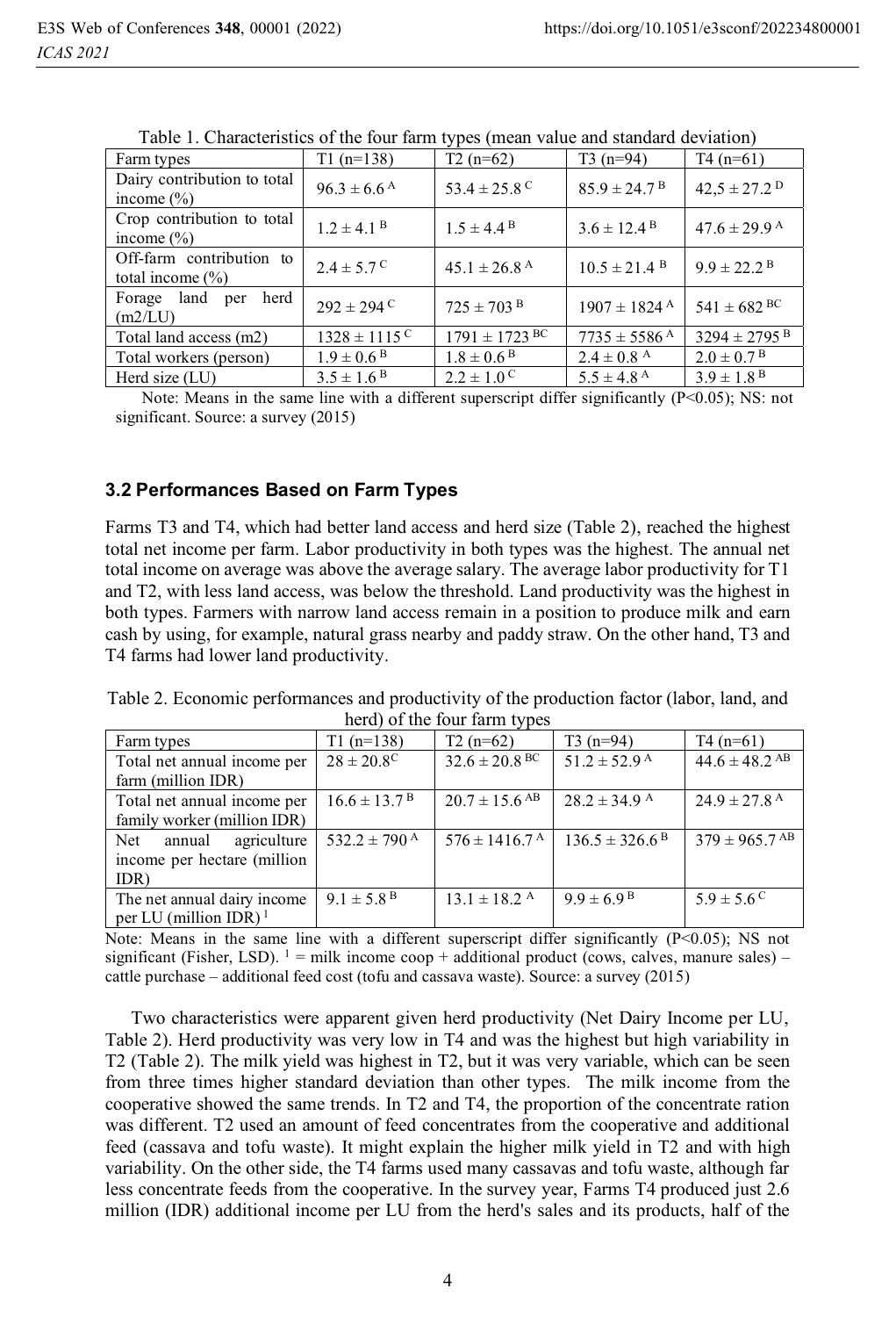amount of T2 farms. This was also demonstrated by the disparity in herd productivity between T2 and T4. Specialized dairy farms with more (T3) or less (T1) capital endowment had a similar feeding activity (concentrate) and performance. Thereby, the level of net dairy income per LU was the same and intermediate between the levels of income for T4 (minimum) and T2 (maximum).

Table 3. The dairy activity's technical and economic results are according to the four farm

| types.                              |                                |                              |                              |                              |  |  |  |
|-------------------------------------|--------------------------------|------------------------------|------------------------------|------------------------------|--|--|--|
| Variables                           | $T1(n=138)$                    | $T2(n=62)$                   | $T3(n=94)$                   | $T4(n=61)$                   |  |  |  |
| Daily milk yield per LU             | $8.4 \pm 3.3$ B                | $11.5 \pm 12.3$ <sup>A</sup> | $8.8 \pm 3.2$ <sup>B</sup>   | $7.4 \pm 2.9$ <sup>B</sup>   |  |  |  |
| (liters)                            |                                |                              |                              |                              |  |  |  |
| Annual milk income from             | $9.1 \pm 4.5^{\,\rm B}$        | $13.4 \pm 17.1^{\text{A}}$   | $9.9 \pm 4.7^{\,\rm B}$      | $8.8 \pm 4.3$ <sup>B</sup>   |  |  |  |
| $coop1$ per LU (million             |                                |                              |                              |                              |  |  |  |
| IDR)                                |                                |                              |                              |                              |  |  |  |
| Annual concentrate feed             | $4.32 \pm 2.21$ <sup>B</sup>   | $5.07 \pm 3.52^{\text{A}}$   | $4.27 \pm 2.01$ B            | $3.12 \pm 1.86$ <sup>C</sup> |  |  |  |
| $cost2$ per LU (million IDR)        |                                |                              |                              |                              |  |  |  |
| Annual additional dairy             | $3.41 \pm 4.06$ <sup>B</sup>   | $5.62 \pm 7.24$ <sup>A</sup> | $3.78 \pm 4.95$ <sup>B</sup> | $2.57 \pm 3.56$ <sup>B</sup> |  |  |  |
| income <sup>3</sup> per LU (million |                                |                              |                              |                              |  |  |  |
| IDR)                                |                                |                              |                              |                              |  |  |  |
| additional feed<br>Annual           | $3.48 \pm 3.90^{\,\mathrm{B}}$ | $5.88 \pm 8.73$ <sup>A</sup> | $3.73 \pm 3.59$ <sup>B</sup> | 5.49 $\pm$ 4.53 <sup>A</sup> |  |  |  |
| $cost4$ and purchase cattle         |                                |                              |                              |                              |  |  |  |
| per LU (million IDR)                |                                |                              |                              |                              |  |  |  |

Note: Means in the same line with a different superscript differ significantly (P<0.05); NS not significant. <sup>1</sup> = milk sold – concentrate feed cost; <sup>2</sup> = concentrate feed cost from coop; <sup>3</sup> = cows, calves, and manure sales;  $4 = \text{to}$ fu and cassava waste. Source: a survey (2015)

### **3.3 Farm Trajectories**

In the study of 20 farms, dairy activity started between 1979 and 2013 (Table 4). In the beginning, most farmers engaged in the activity only with one or two cows  $(n=9)$  or even only with calves or heifers  $(n=12)$ . Just one farmer began with five cows. Some farmers  $(n=9)$ were able to capitalize on natural growth and the purchase of animals, with a high annual growth rate (more than 10 percent), and reached a herd size of more than 3 LU in 2017. Some have recently begun their business (5 years), while some have been in the dairy business for a long time (30 years). In contrast, with a low annual growth rate (less than 10%), six farmers did not improve the herd above 3 LU, with less than three cows in the herd, after at least ten years of activity ( $n=6$ ). In the intermediate group ( $n=4$ ), farmers starting with just one or two heifers could reach 3 LU with 2 or 3 cows in 2017, after 5 or 10 years.

We defined six farm trajectories (Figure 1). These six trajectories could be clustered into three main groups. First, farmers with minimal access to land (types T1 and T2) could stay at the same type or move from T1 to T2 and vice versa, depending on the practice of off-farm activities. Even if they have been in dairy farming for a long time, they could not expand their land access and maintained a limited cow.

 Among such types (T1 and T2), it was challenging for most farmers to raise herd size. For the remaining dairy farm-off-farm activity (T2), one farmer profits from off-farm activity (tofu waste trading) than dairy activity. His child operated the dairy business, and the income was also shared equitably. On the other hand, another farmer obtained more income from the dairy activity than from off-farm activity (wage worker). If farmers wanted funds for tuition, wedding ceremonies, health care, or undisclosed regular expenditures, they sold cows. As a result, the herd's scale stayed constant, becoming more considered saving.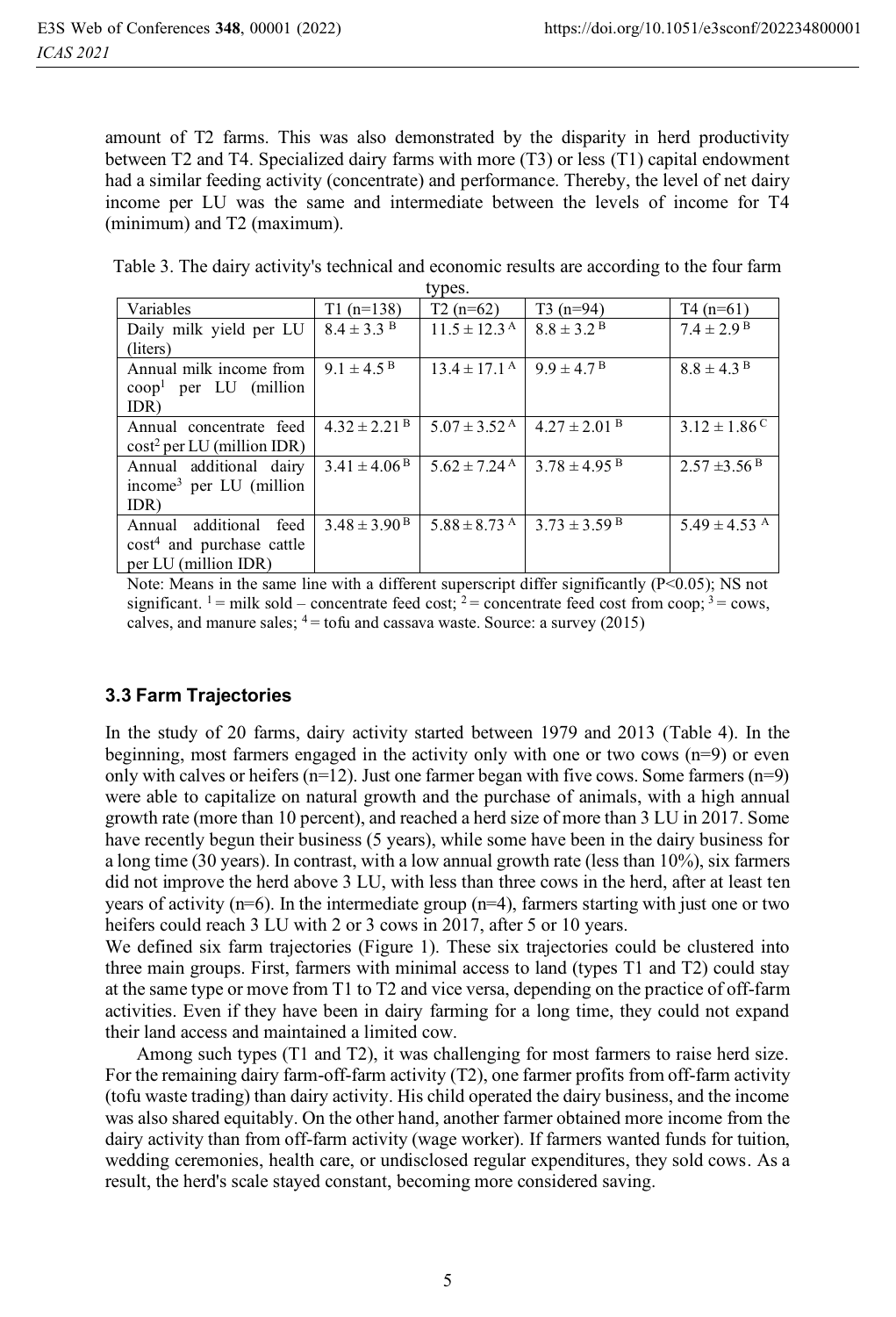Farmers attempted to increase the size of the herds in the trajectory remaining in T1. They added more cows through the cooperative credit scheme and kept the calves born as replacement stocks. Nevertheless, due to the barn's limited space and the need for cash to cover living costs, they had difficulty adding more cows. Farmers might also have credit facilities from the coop, although this amount depends on their resources, such as financial and physical capital. It describes the potential reason for less access to credit for T1 and T2 farms than other types. As a result, some calves or even all of them were sold to get cash. In T1 and T2, the total annual income was smaller than the unskilled worker's salaries. Dairy activities did not entirely support the household income.

|                                                    |                                                                                                    | Beginning year   |                | 2017                    |                |                         |                          |
|----------------------------------------------------|----------------------------------------------------------------------------------------------------|------------------|----------------|-------------------------|----------------|-------------------------|--------------------------|
| Farmers<br>ID                                      | Beginning<br>dairy<br>business<br>(vear)                                                           | Cows             | Heifers        | Cows                    | Heifers        | LU <sup>1</sup>         | Annual<br>herd<br>growth |
|                                                    | Low increase and do not reach more than 3 LU                                                       |                  |                |                         |                |                         |                          |
| <b>RF074</b>                                       | 2006                                                                                               | $\boldsymbol{0}$ | 1              | 1                       | $\mathbf{0}$   | $\mathbf{1}$            | 0.05                     |
| RF063                                              | 2007                                                                                               | $\mathbf{1}$     | $\mathbf{0}$   | $\overline{2}$          | $\mathbf{0}$   | $\overline{2}$          | 0.10                     |
| <b>TP045</b>                                       | 2004                                                                                               | $\overline{2}$   | $\theta$       | $\overline{2}$          | 1              | 2.5                     | 0.04                     |
| <b>RF004</b>                                       | 2000                                                                                               | $\overline{2}$   | $\mathbf{0}$   | $\overline{c}$          | $\mathbf{1}$   | 2.5                     | 0.03                     |
| <b>PS010</b>                                       | 1995                                                                                               | 1                | 1              | $\overline{c}$          | $\mathbf{1}$   | 2.5                     | 0.05                     |
| GD003                                              | 2007                                                                                               | $\theta$         | 3              | $\overline{2}$          | $\mathbf{1}$   | 2.5                     | 0.10                     |
| High increase but do not reach more than 3 LU      |                                                                                                    |                  |                |                         |                |                         |                          |
| PS015                                              | 2001                                                                                               | $\mathbf{0}$     | 1              | $\overline{c}$          | $\overline{2}$ | 3                       | 0.16                     |
| GD078                                              | 2003                                                                                               | $\mathbf{0}$     | 1              | 3                       | $\mathbf{0}$   | 3                       | 0.18                     |
| <b>RF015</b>                                       | 2005                                                                                               | $\mathbf{0}$     | 1              | 3                       | $\mathbf{0}$   | 3                       | 0.21                     |
| <b>IN047</b>                                       | 2013                                                                                               | $\theta$         | $\overline{2}$ | $\overline{2}$          | $\overline{2}$ | 3                       | 0.50                     |
|                                                    | High increase and reach more than 3 LU                                                             |                  |                |                         |                |                         |                          |
| <b>RF050</b>                                       | 1993                                                                                               | $\mathbf{0}$     | $\mathbf{1}$   | 3                       | $\mathbf{1}$   | 3.5                     | 0.13                     |
| <b>RF055</b>                                       | 2008                                                                                               | 1                | $\theta$       | 3                       | 1              | 3.5                     | 0.28                     |
| <b>RF018</b>                                       | 2012                                                                                               | $\boldsymbol{0}$ | 1              | $\overline{c}$          | 3              | 3.5                     | 0.60                     |
| <b>RF073</b>                                       | 2012                                                                                               | $\mathbf{1}$     | $\mathbf{1}$   | 3                       | $\overline{2}$ | $\overline{\mathbf{4}}$ | 0.50                     |
| <b>IN040</b>                                       | 1992                                                                                               | $\boldsymbol{0}$ | $\overline{c}$ | $\overline{c}$          | 6              | 5                       | 0.16                     |
| <b>RF005</b>                                       | 2007                                                                                               | $\mathbf{0}$     | 3              | $\overline{\mathbf{4}}$ | $\overline{4}$ | 6                       | 0.45                     |
| <b>RF054</b>                                       | 1979                                                                                               | $\mathbf{0}$     | $\overline{c}$ | 5                       | $\overline{2}$ | 6                       | 0.13                     |
| <b>PS057</b>                                       | 2007                                                                                               | $\boldsymbol{0}$ | 3              | 5                       | $\overline{c}$ | 6                       | 0.45                     |
| <b>RF011</b>                                       | 2000                                                                                               | 1                | $\overline{2}$ | 14                      | 10             | 19                      | 1.00                     |
| More than 3 LU from the beginning with no increase |                                                                                                    |                  |                |                         |                |                         |                          |
| <b>IN038</b>                                       | 2000<br>te: LU= Livestock Unit $(1 \text{ cow} = 1 \text{ LU}: 1 \text{ height} = 0.5 \text{ LU})$ | 5                | $\mathbf{0}$   | 5                       | $\mathbf{0}$   | 5                       | 0.00                     |

Table 4. Development of herd size since the beginning of dairy farming activity until 2017

Note: LU= Livestock Unit (1 cow = 1 LU; 1 heifer = 0.5 LU)

 Farmers in T3 had high and fast growth in herd size (Figure 1). Discussions with farmers confirmed that the dairy income could cover living costs. They had better assets than other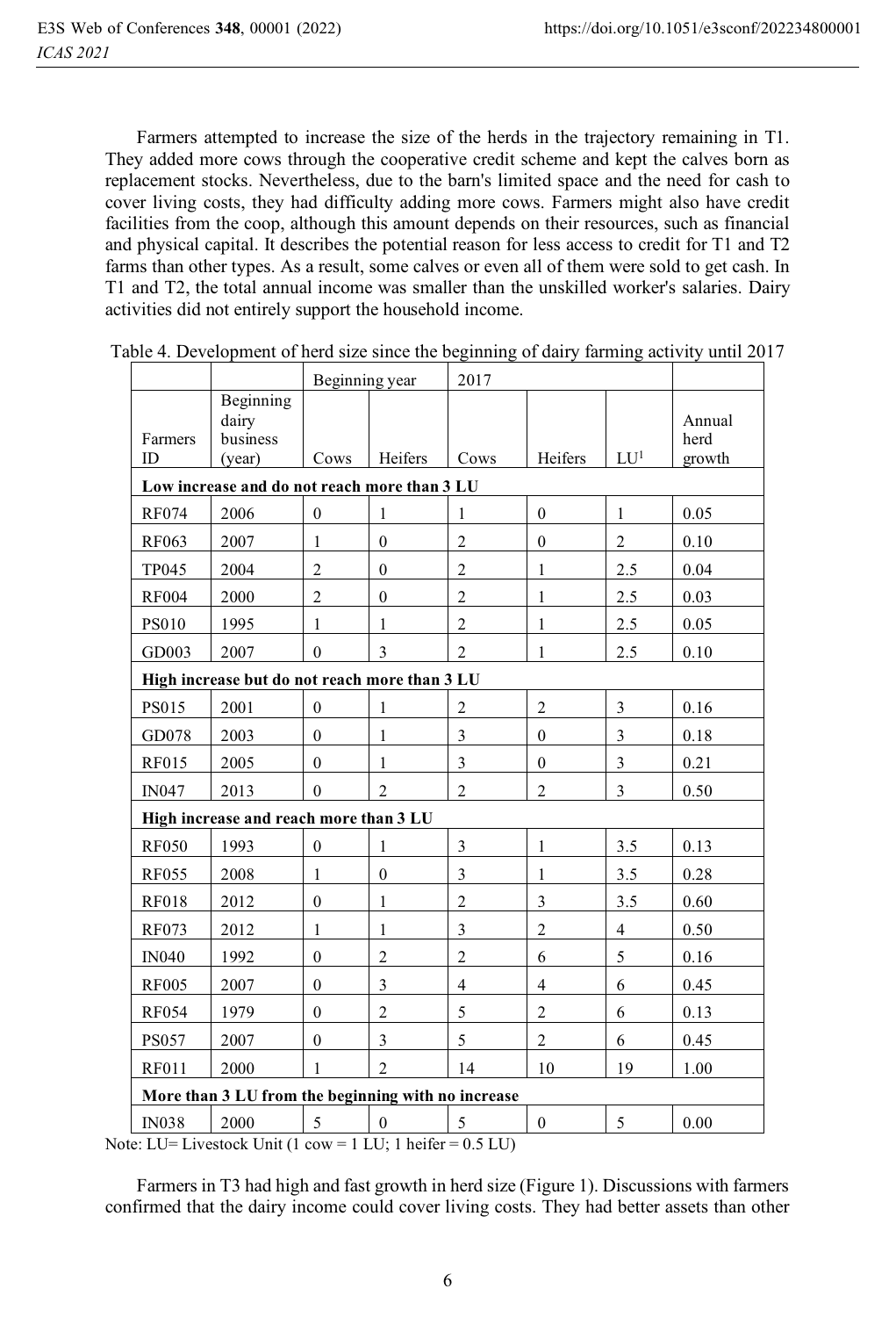types, too. Under these conditions, some calves could be kept as replacement stocks. It reflected stable natural growth as they had more heifers than culled cows. This helped them to increase their herd size. Farmers had another chance to obtain cows via credit schemes or grants from a dairy development project. It might increase the herd size. As a result, more forage is needed to feed the cows. Both farmers accessed more land to grow forage. Some of them configured workers to cut and carry grass, both family and hired workers.

 Most farmers in the mixed crop-dairy model (T4) did not abandon crops or improve their herd size. Some farmers expanded access to land; however, more was required to produce cropping activity, not dairy activity. This was due to the low availability of workers, access to land, and barn capacity. Another factor was the uncertainty of the dairy business, such as animal health issues. The farmers' income to increase the herd size was affected by this issue.

| Farmers<br>ID | Farm<br>traject. | Current<br>farm<br>type | Off-farm<br>activities | Herd growth | Land access | Crops |
|---------------|------------------|-------------------------|------------------------|-------------|-------------|-------|
| <b>RF015</b>  | $1-2$            | $\overline{c}$          |                        |             |             |       |
| RF063         |                  | $\overline{c}$          |                        |             |             |       |
| <b>IN040</b>  | $\overline{2}$   | $\overline{2}$          |                        |             |             |       |
| <b>TP045</b>  |                  | $\boldsymbol{2}$        |                        |             |             |       |
| <b>IN047</b>  | $2 - 1$          | $\mathbf{1}$            |                        |             |             |       |
| <b>RF055</b>  | $\mathbf{1}$     | 1                       |                        |             |             |       |
| <b>RF004</b>  |                  | $\mathbf{1}$            |                        |             |             |       |
| <b>IN038</b>  |                  | $\mathbf{1}$            |                        |             |             |       |
| <b>RF018</b>  |                  | $\mathbf{1}$            |                        |             |             |       |
| <b>RF073</b>  | $\mathfrak{Z}$   | $\mathfrak{Z}$          |                        |             |             |       |
| <b>RF050</b>  |                  | 3                       |                        |             |             |       |
| <b>PS057</b>  |                  | 3                       |                        |             |             |       |
| <b>RF054</b>  |                  | 3                       |                        |             |             |       |
| <b>RF005</b>  |                  | $\mathfrak{Z}$          |                        |             |             |       |
| <b>RF011</b>  |                  | $\mathfrak{Z}$          |                        |             |             |       |
| PS015         | $\overline{4}$   | $\overline{4}$          |                        |             |             |       |
| GD078         |                  | $\overline{4}$          |                        |             |             |       |
| <b>PS010</b>  |                  | $\overline{4}$          |                        |             |             |       |
| GD003         |                  | $\overline{4}$          |                        |             |             |       |
| <b>RF074</b>  |                  | $\overline{4}$          |                        |             |             |       |

Figure 1. Six farm trajectories based on activities, land access, and herd growth

Note: *Off-farm activities. White: no; Soft grey: abandoning; Dark grey: starting; Black: keeping. Herd growth. Soft grey: low increase and do not reach more than 3 LU; Dark grey: high increase but do not get more than 3 LU; Black: high increase and reach more than 3 LU. Land access. White: low land access without increase; Soft grey: low land access with increase; Dark grey: high land access without increase; Black: high land access with increase. Crops. White: low contribution to income / Dark: high contribution to income*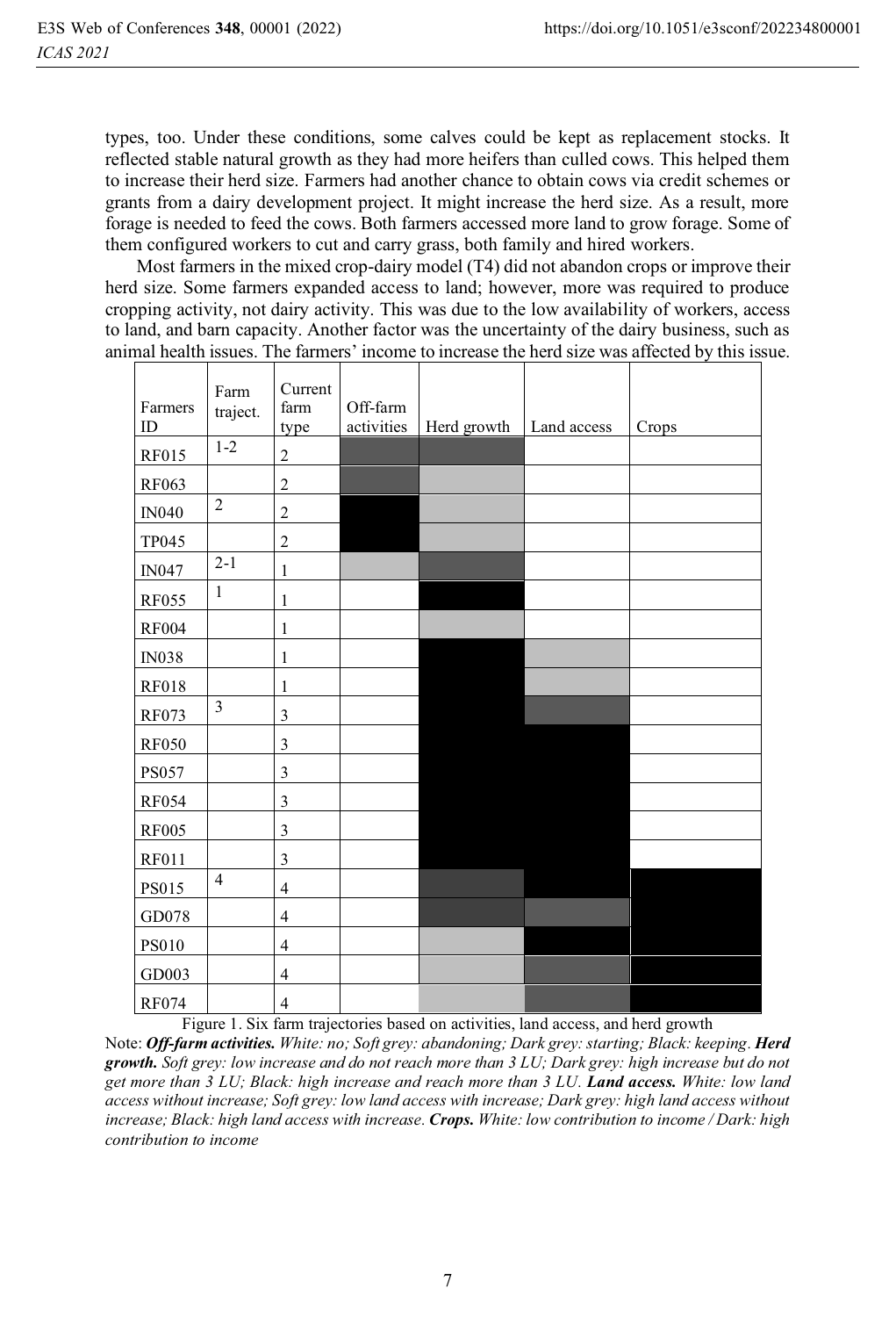## **4 Discussion**

#### **4.1 Technical and Economic Performances of the Dairy Activity**

It is surprising that low milk yields in mixed crops-dairy farms (T4). This is mainly caused by the low nutritional value of feed provided by farmers. Farmers gave only a small amount of concentrate feed, as referred to in feed costs. Farmers preferred tofu waste and cassava waste. However, those feeds have low energy values [13] and nitrogen [14]. It is shown by the high additional feed costs used by the T4 farms.

 Our findings are also somewhat surprising since there is high variability in T2 farm performance. Consequently, these differences are linked to the quality of feed and the buysale of livestock in the year of data collection. This, in principle, can give rise to a low quantity of feed due to low land access in a very dense population area. Farmers replaced high-quality feed such as Napier grass with low-nutrient feed such as paddy straw [15]. They also provided a high amount of concentrates that could lead to digestive issues and poor performance [16].

#### **4.2 The Future of the Development of Dairy Production based on the Farm Types**

The most intriguing finding is that the significant pathways of development of the farms' types are the rise in herd size, access to land, and diversification of the activity generating income. These alterations are the reaction of the capital endowment. It affects milk produced at the farmer's level to guarantee income and supply for the Indonesian market.

**Farms with very small land access**. These farms are essential in the national market. They provide milk to the dairy industries and the national dairy market. They are multiple and provide significant contributions in milk supply to the coop: T1 and T2 account for 56% of the farms – out of 355 farm samples, and contribute 47% of the milk sold to the cooperative. Small farmers with two cows selling milk to the dairy industry (through cooperative) are ordinary in Indonesia [17].

 The smallholders are in a challenging position. Farms with little capital might be more vulnerable to the continuation of the dairy business. Dairy activities may not always cover regular expenditures due to low economic conditions. This is because of the limitations of enhancing other production factors, particularly access to land and herd size. In strategies to adapt to the shortage of land access, some farmers utilize non-cultivated forage by buying, cutting, and transporting natural grass. Even so, the continuity of the future remains unknown, given the availability of fodder and land in the nearby area. Farmers could have credit access from the cooperative to increase the herd, but the total is based on their assets. It means that they only have access to limited cash.

**Off-farm activities in very small farms**. In their trajectories, poor farmers (T2 farms) seem more changeable. Adding off-farm activity becomes a reasonable reaction if a farm has available workers but limited access to land. There are two explanations for this, incomplete market and risk reduction [6]. Because of incomplete land and labor markets, family workers would be assigned to other activities to optimize production factors. In the case of incomplete financial markets (credit and insurance), off-farm activity plays a vital role in addressing purchasing production factors [6]. Reduction of risk is another reason why farmers broaden their activities [6, 18]. This study showed that poor farmers (especially in T2) add off-farm activities to mitigate the risk of dairy farming. Studies performed by [19] confirm that diversifying activity can minimize the dairy business's risk.

 On the other side, the reduction of off-farm activity was mainly due to the lack of availability of family workers. It may be associated with a missing labor market [6]. Reduced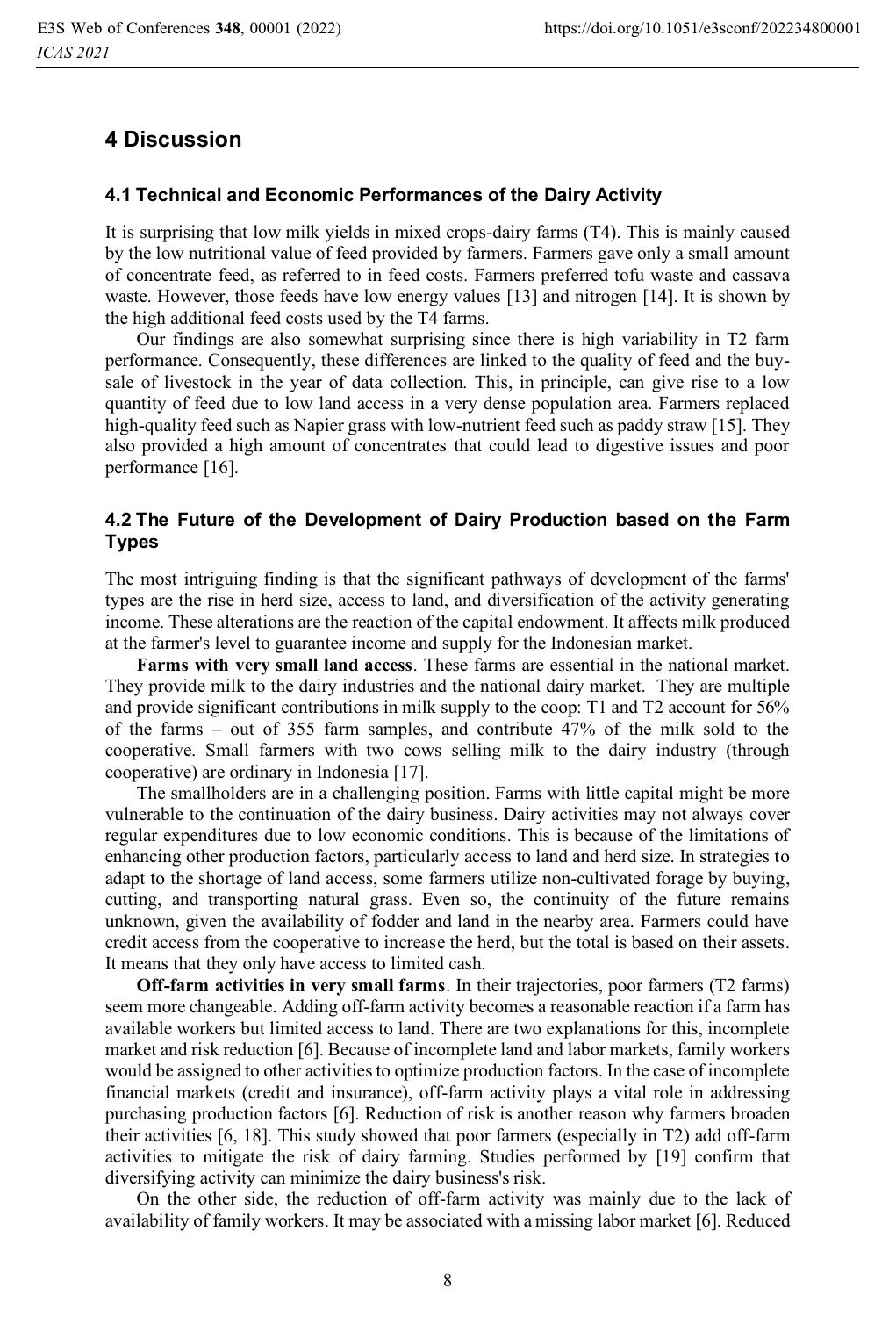family workers while growing the number of cows allow farmers to quit their off-farm activity and focus solely on dairy farming. Following [20], highlight the significance of labor force and capital on the farm development pathway.

The strategy for adding off-farm activities is a wise decision to ensure family incomes and mitigate production factors' limitations. Also, improving herd by a credit scheme may not be sufficient to encourage these farms. It might be successful if it is accompanied by an improvement in other factors of production. This research confirms findings from previous observations reported by [4].

**Farms with more access to land and mixed crop-dairy system**. The attention of the crop-dairy system might be seen from both the technical-economic performance. We did not identify any dynamics for dairy production development in the hybrid system (T4 farms). However, the family may have decided to leave the dairy activity and focused on crop production (but not seen based on our sample).

T4 farms can maintain dairy activity. Regarding dairy production growth to guarantee income and meet national demand, these farms appear to be steady or slightly improved. The number of farms is small (17 percent of farms), and they support only 15 percent of the milk supply to the cooperative. The size of the farm (herd, access to land, workers) is slowly growing. It may relate to their capital (especially family workers and land), which should be optimally kept for two activities (crop-dairy) to have higher household incomes. Also, workers' productivity in crops could be better than in dairy farming. Therefore, there is less motivation for the family to improve more dairy than crops, enlarge the land to cultivate forage at the expense of crops. Most of them also rely heavily on the land of Perhutani or PTPN for foraging. Given the complexity of land conversion, it could be fragile in the future. It highlights the importance of self-sufficiency in production factors, such as land [21].

**Farms with better access to land and dairy specialization.** Bigger dairy farms (T3) have the main reasons for choosing a dairy business specialization rather than a mixed farm. First, there is a lack of family workers. The second reason was limited land for crops nearby. Allowing only one activity is the easiest way to manage capital efficiently.

 These farms (T3) are in the development pathway. They were able to capitalize (herd and land access). They had higher capital than other farms' types. Higher capital allows farmers to obtain more credit to overcome limited production factors. Farmers have a complete market under this condition. [6] demonstrated that farmers use a small part of their income and save the rest if a complete financial market exists. It enables farmers to have steadily natural growth of their animals.

The total of T3 farms is around 26% of the total farms, but they can deliver 38% of the total milk supply to the cooperative. On average, other farm types (T1, T2, and T3) provide ten kiloliters of milk to the coop annually. The farm of the T3 produces 17 kiloliters. These farms may play a significant role in developing the dairy sector in the area and at the national level. However, in the context of a strategy to supply the national market, focusing only on T3 farms seems irrelevant. It is because there is not too much difference in size among producers.

## **5 Conclusion**

This study reveals a classical circumstance with a gradient among smallholders in difficulties to secure their families' livelihoods and those in the development trajectory of their farms through dairy and commercial crops. The study also underlines the significance of the smallholders' initial assets to illustrate their further farm trajectory. For those in the development trajectory, two strategies coexist between the dairy business's specialization and the system of mixed crops-dairy. The decision of one or the other is more related to pathway dependency. The mixed system could generate a similar net income with the specialized dairy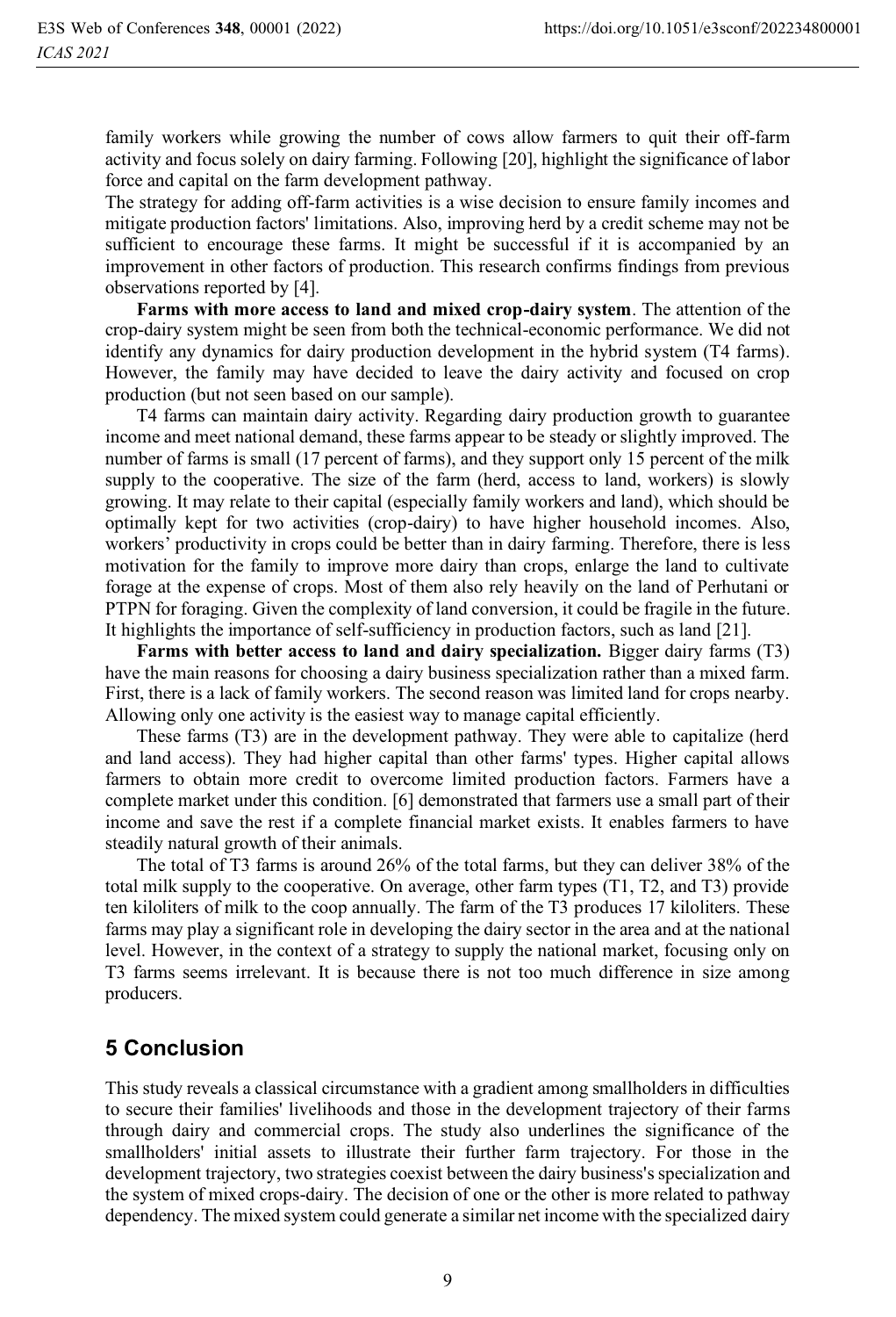system but with more levers of protection, combining two activities to secure livelihoods. The dairy activity provides income, and livestock plays a vital role in saving. Even so, this activity on a tiny scale is highly responsive to risks. As they are multiple, these very small producers provide a significant portion of the milk supply to the cooperative. Given the current growth of milk consumption and its significance to food security in developing nations, these very small producers are also crucial in participating in food security at the national level.

#### Acknowledgment

The authors gratefully acknowledge Danone Ecosysteme, who funded this study, together with CIRAD. We are also thankful to Sahabat Cipta Foundation, the KPSBU coop, local communities, and producers for their cooperation during the field survey.

## **References**

- 1. FAO, FAOSTAT: Data of Dairy Product. FAO. Rome (2018)
- 2. J. Moran, Business Management for Tropical Dairy Farmers. Landlinks Press (2009)
- 3. J. Bernard, P. Y. Le Gal, P. Triomphe, N. Houstiou, & C. H. Moulin, Involvement of small-scale dairy farms in an industrial supply chain: When production standards meet farm diversity. Animal. 5-6: 961-971 (2011)
- 4. P. Sembada, G. Duteurtre, B. P. Purwanto, & Suryahadi, Improved milk production performance of smallholder farms in West Java (Indonesia). Trop. Anim. Health Prod. 48: 793-799 (2016)
- 5. A. -I. García-Arias, I. Vázquez-González, F. Sineiro-García, & M. Pérez-Fra, Farm diversification strategies in northwestern spain: factors affecting transitional pathways. Land Use Policy. 49: 413–425 (2015)
- 6. C. Barrett, T. Reardon, & P. Webb, Nonfarm income diversification and household livelihood strategies in rural Africa: concepts, dynamics, and policy implications. Food Policy. 26: 315–331 (2001)
- 7. Direktorat Jenderal Peternakan dan Kesehatan Hewan, Statistik Peternakan dan Kesehatan Hewan. Kementerian Pertanian Republik Indonesia, Jakarta (2016)
- 8. M. Muzayyanah, S. Syahlani, & Y. Suranindyah, Profiles of smallholder dairy farmers groups after volcanic eruption damage in Indonesia: A case study of Sleman Regency, D.I. Yogyakarta. J. Int Dev and Coo. 19(4): 121–129 (2013)
- 9. C. -H. Moulin, S. Ingrand, J. Lasseur, S. Madelrieux, M. Napoléone, J. Pluvinage, & V. Thénard, Comprendre et analyser les changements d'organisation et de conduite de l'élevage dans un ensemble d'exploitations: propositions méthodologiques. In: Dedieu et al. L'élevage en Mouvement: Flexibilité et Adaptation des Exploitations d'Herbivores. 181–196 (2008)
- 10. P. D. Malanski, N. Hostiou, & S. Ingrand, Evolution pathways of employees' work on dairy farms according to task content, specialization, and autonomy. Cah. Agric. 26: 65005 (2017)
- 11. J. Bertin, La graphique et le traitement graphique de l'information. Flammarion, Paris, France (1977)
- 12. N. Hostiou, & B. Dedieu, A method for assessing work productivity and flexibility in livestock farms. Animal. 6: 852–862 (2012)